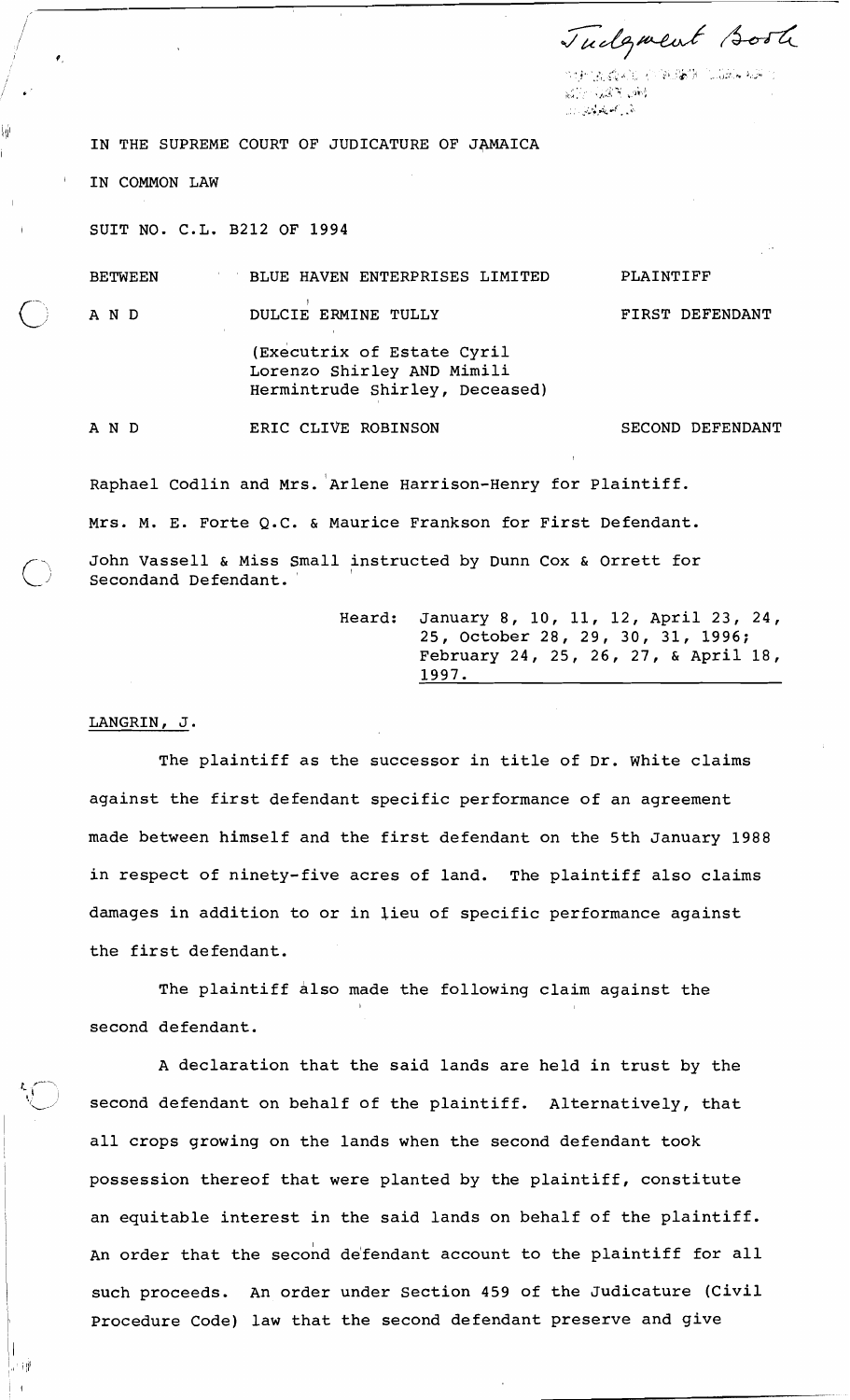account of all crops which were growing on the lands at the time when the second defendant took possession thereof pursuant to a  $\mathbb{I}^{\#}$  Court order.

> A short summary of the facts relevant to the dispute are stated as follows:

The first defendant was the executrix of the estate of the late Lorenzo and Mimili Hermintrude Shirley. She was the personal representative of the Shirleys. In 1985 she entered into a contract to sell the lands to the second defendant. After signing an agreement with the second defendant, both defendants had a dispute over the number of acres of land being sold. The attorneys acting for the first defendant purported to cancel the sale with the second defendant and the matter ended up in Court.

In the meantime Dr. white heard that the first defendant had coffee lands for sale. He went to the first defendant and entered into an agreement to purchase the said lands. When he entered into the agreement he was not told that there had been an earlier purchaser of the land.

Dr. White proceeded to plant coffee on 60 acres of the land and by November 1993 had reaped two crops.

A spate of litigation relevant to this dispute occurred in this matter and it is instructive to refer to these eventsin order to show the intensity of the litigation:

SUMMARY OF THE CHRONOLOGICAL SEQUENCE OF LITIGATION IN:

### SUIT N0.E.160 OF 1987

I

I

ERIC CLIVE ROBINSON V. DULCIE ERMINE TULLY (Executrix of Estates of CYRIL LORENZO SHIRLEY, deceased and MIMILI ERMINTRUDE SHIRLEY, deceased)

### SUIT NO. C.L. R.149 OF 1992

ERIC CLIVE ROBINSON V. DULCIE ERMINE TULLY (Executrix of the Estates CYRIL LORENZO SHIRLEY, deceased) AND MIMILI ERMINTRUDE SHIRLEY deceased)

# SUIT NO. C.L. B.212 OF 1995

 $\mathbf{1}$ 

 $\sim$  1

BLUE HAVEN ENTERPRISES LIMITED V. DULCIE ERMINE TULLY (Executrix of the Estates of CYRIL LORENZO SHIRLEY, deceased and MIMILI ERMINTRUDE SHIRLEY, deceased) and ERIC CLIVE ROBINSON.

 $\overline{2}$  – 2 –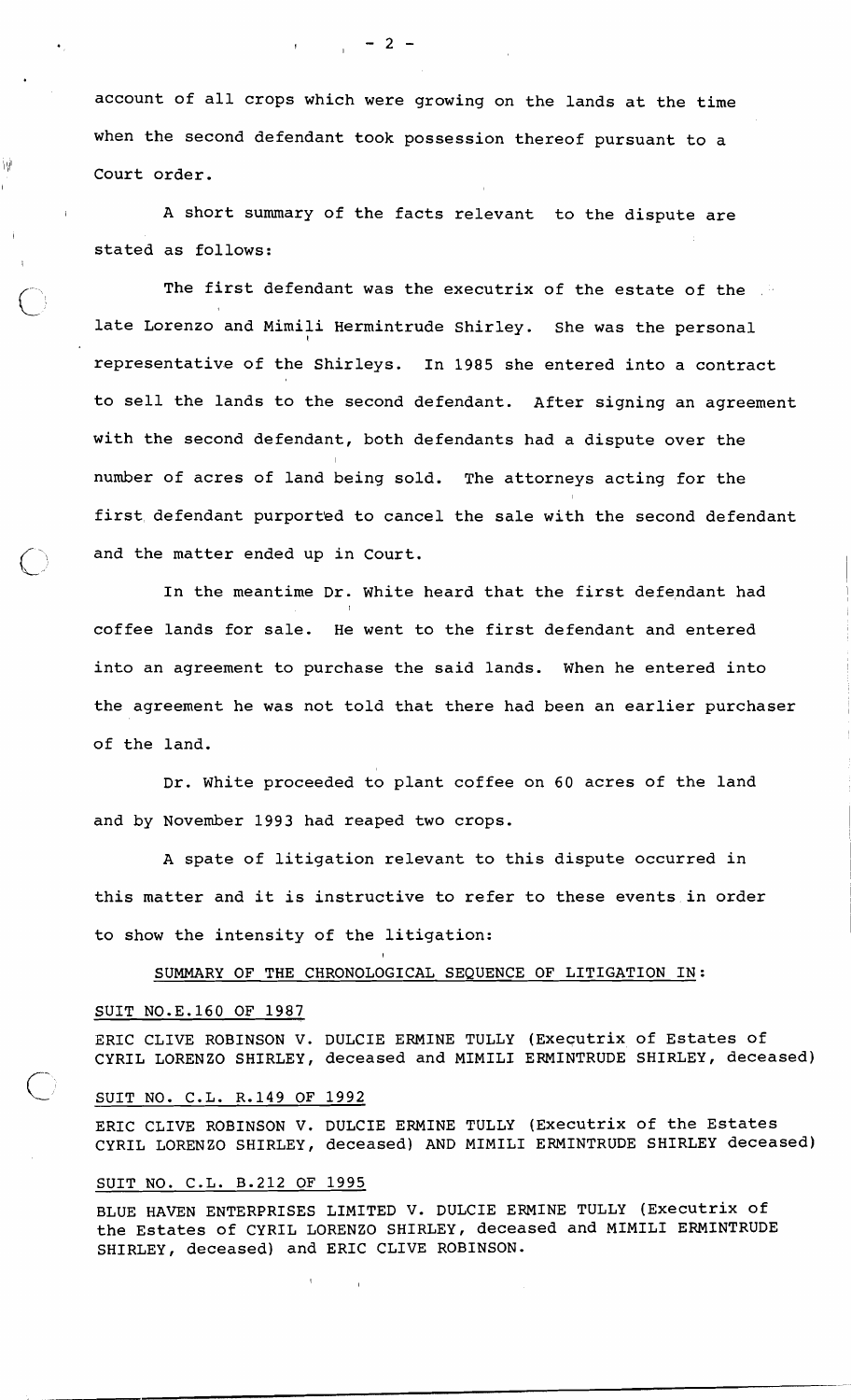I

ارا -

 $\bigcirc$ 

 $\bigcirc$ 

 $\overline{\phantom{a}}$ 교사면 STEPS TAKEN

November 14, 1985

> (qispute arises in relation to abatement of purchase price due to material discrepancy in acreage)

(Agreement for Sale between Eric Clive Robinson and Dulcie Tully in relation to property at

(Robinson's Attorneys, DCO & A, tender abated purchase price)

May 22, 1987 Vendor's Attorney returned abated purchase price and Agreement for Sale purportedly cancelled

Shirley Castle signed)

 $-3 -$ 

May 22, 1987 Clive Robinson files Originating Summons supported by Affidavit of Clive Robinson Suit N0.E. 160 of 1987

August 3, 1988 Tully files Summons to Dismiss Action for want of Prosecution and Affidavit of Reginald Fraser in Support disclosing the existence of another contract to sell the same land

January 9, 1989 Gordon J, dismissed Summons to dismiss Originating Summons

January 10/11, 1989 Robinson obtains Final Order on Originating Summons from Gordon J. containing Declaration that he is entitled to an abatement of the purchase price and also an injunction prohibiting any dealing with the land other than pursuant to the contract with Robinson

April 6, 1992 Tully files Notice and Grounds of Appeal against Order on Originating Summons

July 13, 1992 Appeal filed by Tully dismissed by Court of Appeal.

July 13, 1992 ,~Tully files Petition for Special leave to Privy Council against Order for declaration but not injunction

September 10, 1992 Robinson files 2nd Suit - C.L. R149 of 1992 Application for Summary Judgment made in this suit.

Robinson files Relisted Summons for Summary December 21, 1992 Judgment and Affidavit of Clive Robinson sworn to on the 5th day of October 1992 in support,

December 29, 1993 Tully files Summons for leave to file Defence out of Time, and Affidavit of Dulcie Tully in suppart revealing that contract made with Dr. White and that he was put into possession

January 13, 1993 Final Judgment of Edward J, on application for Summary Judgment granting Specific Performance and vacant possession to Clive Robinson made. Order stayed pending Appeal in Suit No. El67 of 1987 to Privy Council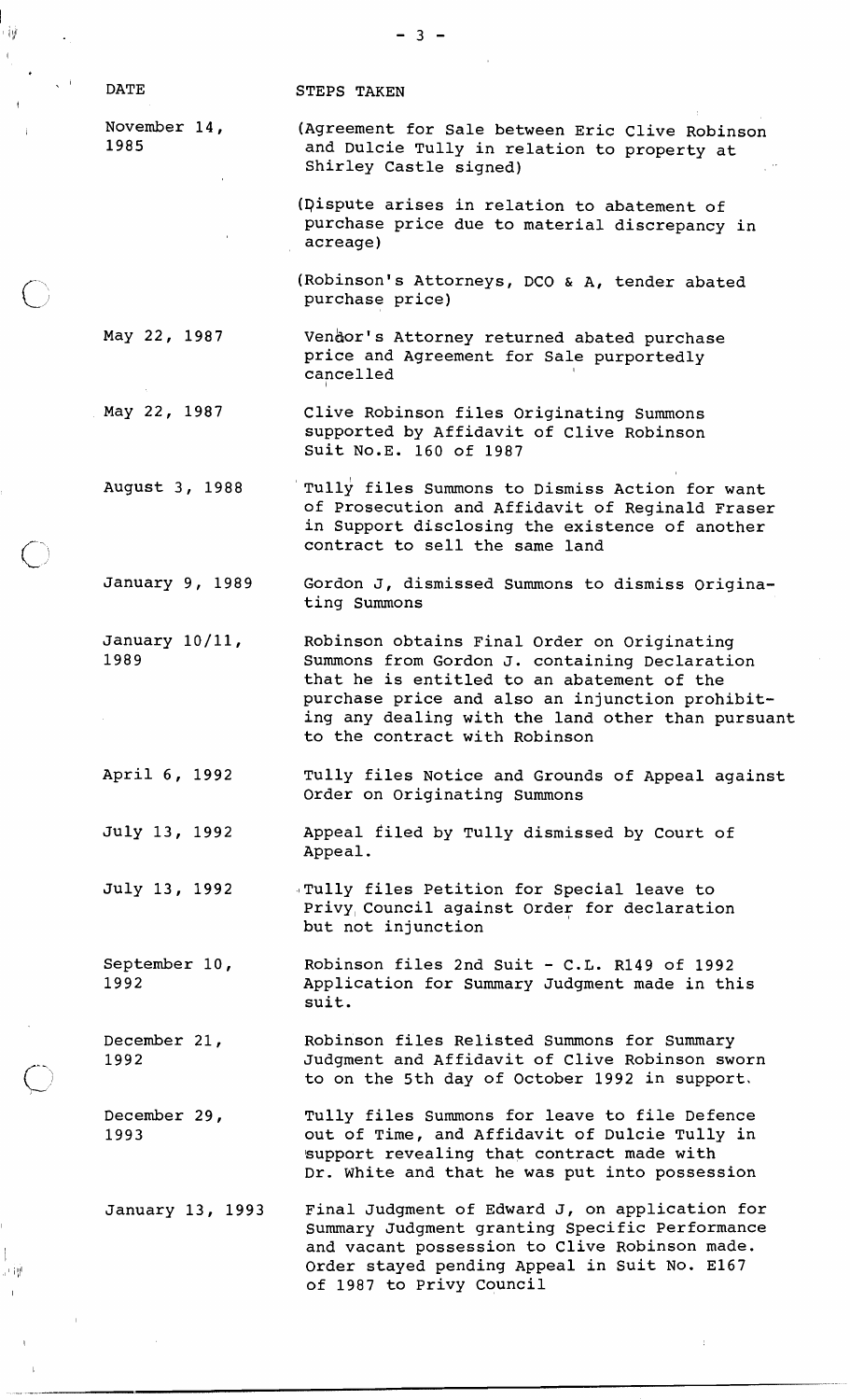February 2, 1993 Tully files Notice and Grounds of Appeal against the Judgment of Edwards J. in suit No. C.L. R149/92 March 10, 1993 Tully's Petition to Privy Council in Suit <sup>I</sup>No. C.L. El60 dismissed September 30, 1993 order for Stay of Execution of the Order for Summary Judgment in Suit C.L. R149/92 discharged. January 11, 1994 Writ of Possession issued January 18, 1994 Clive Robinson Put in possession January 21, 1994 Enid Lois White files Notice of Motion to intervene and be added as Defendant and affidavit of Enid Lois White filed detailing the claim of Dr. White who by then had been possession. January 27, 1994 Enid White's Motion to intervene dismissed by Order of Ellis J. February 1, 1994 Enid White files Notice and Grounds of Appeal against the Order of Ellis J. May 10, 1994 May 26, 1994 June 3, 1994 June 13, 1994 June 24, 1994 June 30, 1994 July 5, 1994 August 5, 1994 Suit No. C.L. B212 of 1994 filed by Blue Haven Enterprises, nominee of Dr. White, against Dulcie Tully and Clive Robinson Blue Haven Enterprises obtains Ex-parte Order on application to restrain Clive Robinson from disposing of the land and to preserve and maintain the crops for a period of 10 days from Harris J. (Ag. ) Appearance filed by DCO & A for 2nd Defendant, Clive Robinson in Suit No. C.L. B212 of 1994 Tully's Appeal to Court of Appeal against Order for Summary Judgment in Suit No. El67 of 1987 dismissed I Robinson files Summons to vary Order of Edwards J. and Affidavit of Winston John Vassell sworn to on June 24, 1994, as it is discovered that a registered title had already been obtained by Tully and neither Robinson, nor the Court had been advised of same Order made by Edward J. in Suit No. C.L. R149/92 on Summons to vary his previous Order directing the Registrar of Titles to cancel previous Certificate of Titles and issue new one in the name of Robinson Order made for payment into Court of purchase price in C.L. R149/1992 and abated purchase price paid in Transfer sent to Registrar of Titles. Registrar of Titles returns Transfer due to Caveat filed by Dr. White Against the Title Registrar refuses to issue title in the name of Clive Robinson

اړن ب

 $-4 -$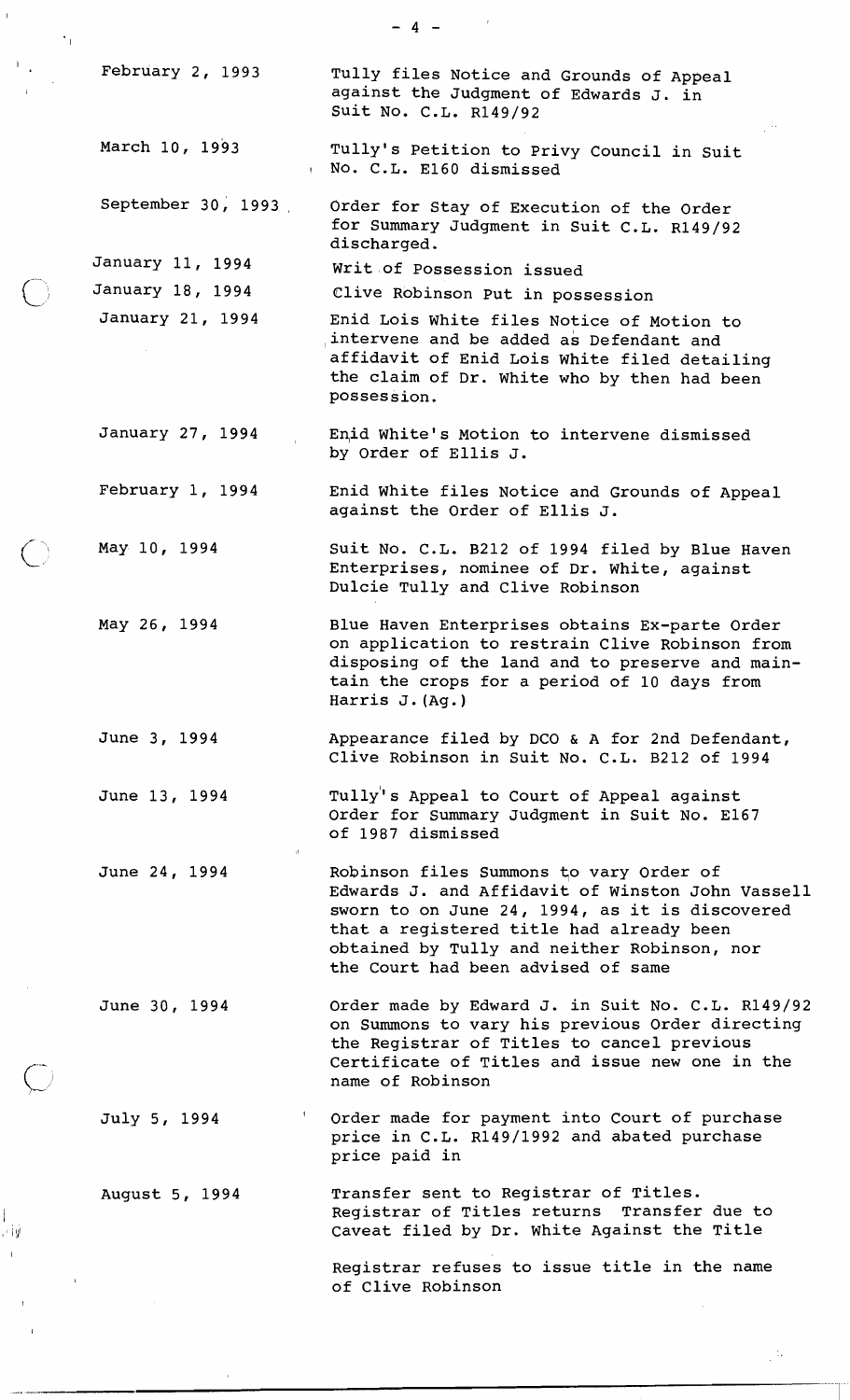November 2, The Defence of 2nd Defendant, Clive Robinson in<br>1994 1994 3rd Suit No. C.L. B212/94 filed March 14, 1995 Summons on behalf of Blue Haven Enterprises to prevent the Registrar of Titles from cancelling previous title and issuing a new one supported by Affidavit of Enid White dated March 14, 1995 and affidavit of Clive Robinson in opposition filed April 27 1995 No order made on that Summons other than for speedy trial April 27, 1995 Robinson files Summons and affidavit of Clive Robinson and W. J. Vassell in support of Application to remove Caveat May 30, 1995 June 9, 1995 July 21, 1995 Order made by Bingham J. removing caveat and instructing Registrar of Titles to cancel previous Title and issue new one in the name of Clive Robinson. Application filed on behalf of Blue Haven Enterprises in the Court of Appeal against the Order of Bingham J. removing caveat Matter heard in Chambers and application dismissed Registered Title issued to Clive Robinson.

 $-5 -$ 

## Pleadinqs

1

In the statement of claim the plaintiff alleges that pursuant I I to the said agreement on the 29th September 1988, Mr. Reginald Fraser, the attorney with the Carriage of Sale addressed a letter to Dr. White placing him in possession of the said property. The plaintiff continued the cultivation of his coffee and in or about 1992 whilst the said Dr. White was not on the premises, the second defendant left a message to say that he did not like how the said Dr. white was cultivating the property. On the 21st September, 1992, Reginald Fraser wrote a letter to Dr. White informing him that another person had entered into an agreement to purchase the said property. By paragraph 15 it is asserted among other things that the plaintiff having been let into possession through the said Dr. White it became a buyer in possession of the property and having embarked upon the cultivation of coffee and changed the whole nature of the land is entitled to have the fee simple absolute transferred to it on the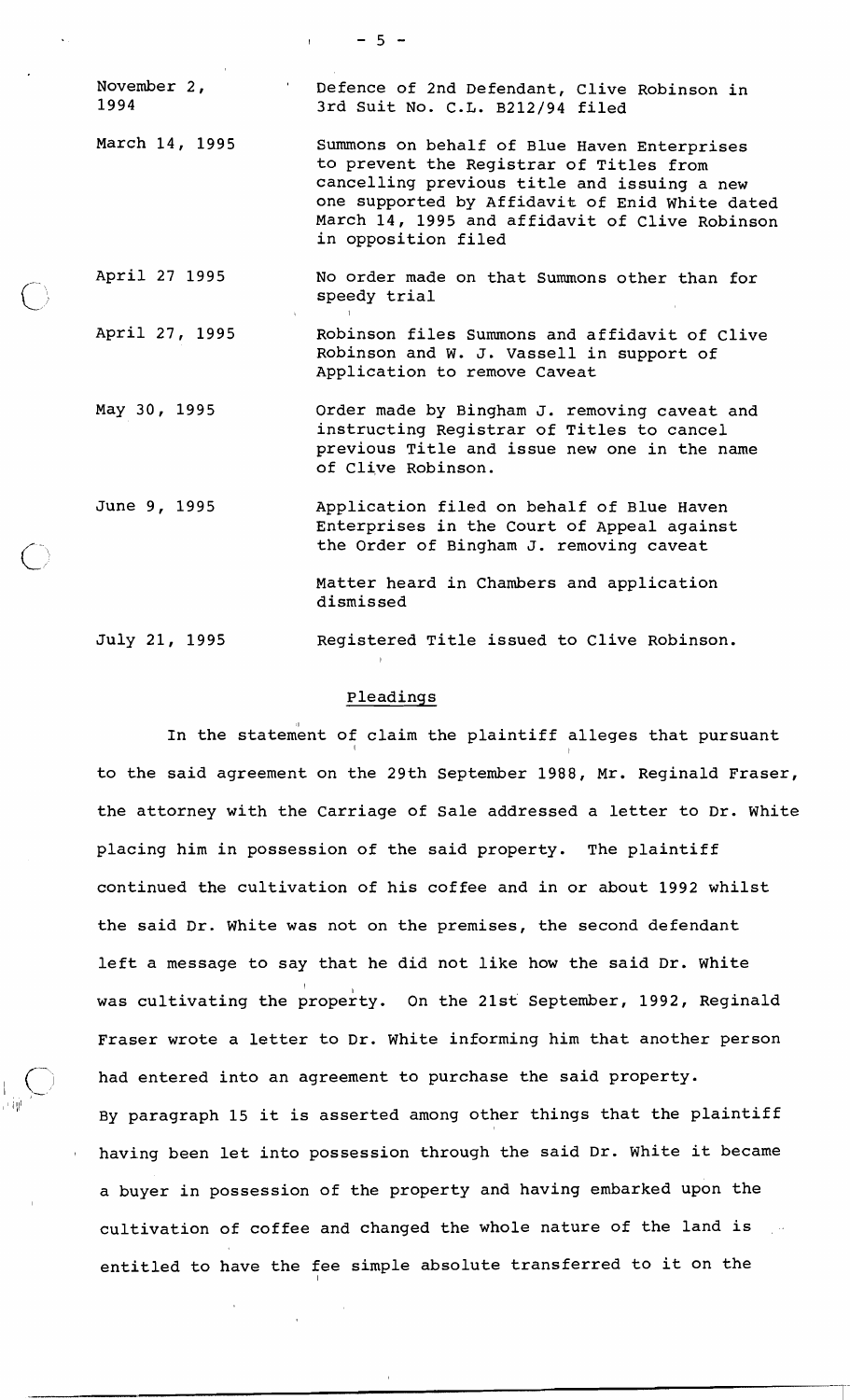ground that its interest supersedes all others. The plaintiff will also say that the second defendant holds the land on Resulting Trust for the plaintiff.

By the defence of the first defendant it is alleged at paragraph 6 that she had rescinded the contract, between herself and the second defendant who had not pursued his legal remedy and having regard to his delay and acting upon independent legal advice the second defendant had abandoned any rights he may have had.

The second defendant at paragraph 6 alleges that shortly after the plaintiff commenced cultivation of coffee on the land, he was made aware by the second defendant of the latter's right in the land pursuant to agreement for sale with the first defendant and pursuant to an order of the Supreme Court. Paragraph 11A states that on the 21st July 1995 the second defendant was registered under the Registration of Titles Act as proprietor of the said land at Volume 1278 Folio 155 of the Register Book of Titles.

I turn now to a consideration of the evidence in relation to the relevant issues.

Mr. Robinson testified that he is the registered proprietor In the contract of the contract of the contract of the contract of the contract of of lands registered at Volume 1278 Folio 155 since 21st July, 1995. He purchased lands from Mrs. Tully in 1985. There was an agreement for sale. In 1985 when he purchased the land it was in ruinate and he intended to start planting 75 acres of coffee. There was litigation between himself and Mrs. Tully in respect of the agreement for sale and it was 2 weeks after the order of Gordon J. in January 1989 that he visited the property where he observed that someone had just begun planting coffee. He wanted to stop anyone from planting coffee on the land. He saw one Mr. Dillon on the property whom he asked  $\mathbb{I}^\#$  who was planting the coffee. Mr. Dillon said he did not know. Mr. Robinson testified that he told him that what they were doing is illegal because there was a Court order making him the owner of the land. Mr. Dillon refused to give his employer's name and

- 6 -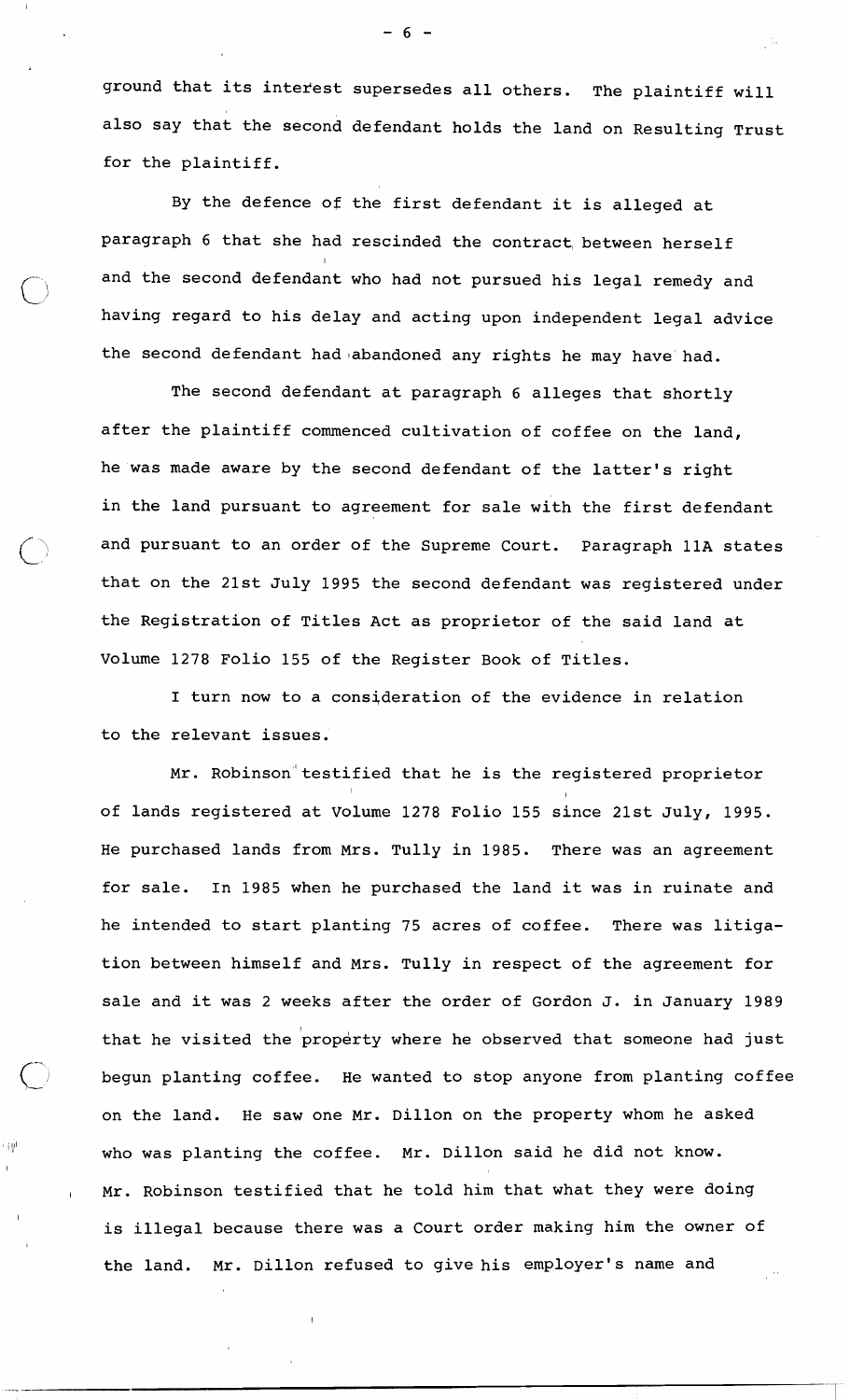Mr. Robinson asked him to give his employers a note. Robinson wrote a note including his telephone number and address and requested him to give the note to his employer. The conversation with Mr. Dillon lasted about half an hour. About one month later he returned to the property and spoke to Mr. Dillon who said he had delivered the message to Dr. white. Robinson said he never heard from Dr. White and he would have expected Mrs. Tully to inform Dr. white of the litigation in the case.

In February 1993 he delivered a letter written by his Attorney to Dr. White. Robinson admitted that he found 33 acres of coffee on the land when he took possession.

Between January 18, 1994 and July 31, 1994 he reaped 225 boxes of coffee.

C- <sup>1</sup> of correc.<br>When he received the Order of Summary judgment from the Court in December 1993 he again went to Mr. Dillon Dr. Whites foreman on the property with the 'order and spoke to him but he said he worked for Dr. White and not for him. In January 95 the Bailiff was given the Order to take possession of property.

Mrs. Enid White, a party to the sale agreement testified that her husband and herself started planting coffee in 1989. There were  $44\frac{1}{2}$  acres of coffee planted by them. In 1990 31 $\frac{1}{2}$  acres were planted and finally,in 1991 ten acres were planted.

Mrs. Tully had not informed Dr. White that the property was sold to anyone else.

 $\bigcup$ 

r iyi

John Ross, an attorney at law, testified that he represented Dr. White in respect of the purchase of the property. After the survey of the land was completed his client was granted a letter of possession of the property. The letter was dated 21st September, 1988. Subsequently he received communication from Mr. Reginald Fraser, the Vendor's Attorney at Law, stating that a Court order prevented him from concluding the contract with his client. Mr. Ross lodged a caveat against the title to protect hisclient'scontract. Mr. Ross stated that if the existence of the previous proceedings had been

 $-.7 -$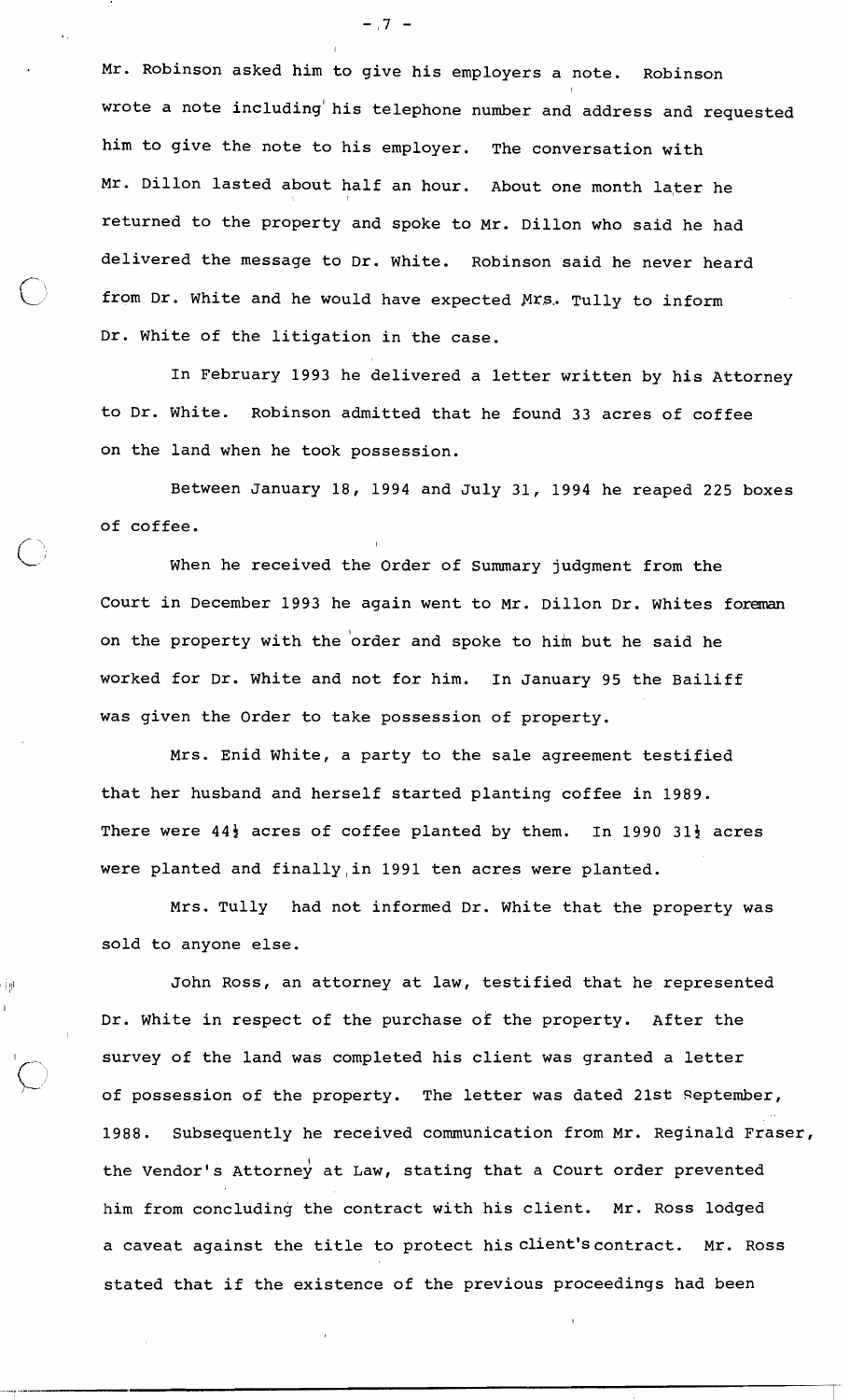disclosed to him he would have advised his client not to take possession of the property. Mr. Fraser, Attorney at Law represented the Vendor in the sale of the land. When the agreement was signed there was no registered title for the land and the only documents in respect of the land were receipts. There was a transfer which was not registered in the name of the second purchaser because by then there was a Court of Appeal judgment allowing the appeal of the first purchaser.

I cannot find as a fact, on the evidence before me, that Dr. White, or Mrs. White, would not have embarked on planting the coffee if they had been told that there was litigation involving a previous sale of the said land. Mrs. White, who testified on behalf of the plaintiff, has not troubled herself to say whether or not she would have done so. This of course is not surprising, since no real challenge was made to Robinson's evidence concerning the message he sent to Dr. White in January 19,89 by way of Mr. Dillon, Dr. White's farm manager, informing Dr. white of Robinson's ownership of the land when the coffee planting had commenced.

My findings of fact are therefore:

 $\overline{\phantom{a}}$ 

- 1. That when Robinson purchased the land there was no prior purchaser.
- 2. That Robinson had no actual or constructive knowledge of the subseqent sale of the lands, nor had he wilfully shut his eyes to the obvious or wilfully and recklessly failed to make such enquiries as an honest and reasonable man would make. Indeed Robinson obtained an injunction on January 10, 1989 restraining Tully from dealing with the land other than pursuant to the contract with Robinson.
- That in January, 1989 when the planting of coffee had commenced  $3.$ Robinson informed Dillon, Dr. White's farm manager of his ownership of the land and sent a note to Dr. white informing him of this situation. This information was related to Dr. White.

 $-8-$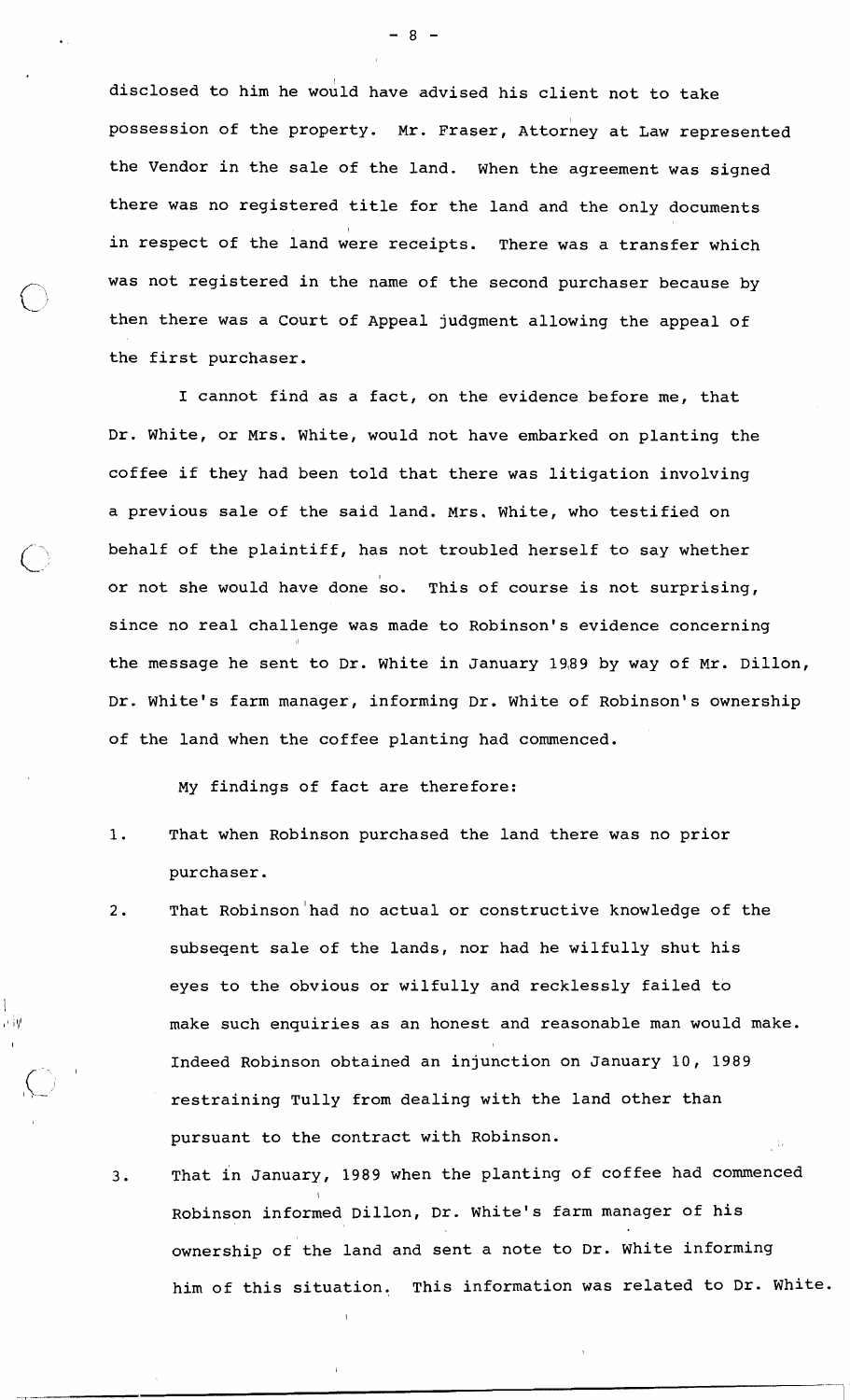Mr. 'Codlin's submissions for the plaintiff against the second defendant were essentially fourfold.

Firstly, that the instrument signed by the first and second defendants in 1985 is a deed and should therefore have been recorded as required by Record of Deeds, Wills and Letters Patent Act. The faillure of the second defendant to record his deed operates as a perpetual bar against the second defendant and the rest of the world. By virtue of section 2 of the Act the land passed to the plaintiff on the 5th January 1988.

Secondly, the question of priority of interests must be determined in favour of the plaintiff since the first purchaser failed to record his interest and allowed the 'vendor to come out into the world to deceive others to think that the land was free.

Thirdly, the application of the Rule in Ramsden v. Dyson (1866) LR. H.L. 129 favours the plaintiff. Having been put in possession of the land after paying his deposit he was entitled to be under an expectation created and encouraged by the landlord that he shall have a certain interest in the land.

Fourthly, the property is held on resulting trust by the second defendant for the plaintiff, because the property came into the hands of the second defendant in such circumstances that equity compels him to hold it on behalf of the plaintiff.

The points which arise for decision therefore are these:

- (1) Is the second defendant's agreement for sale void for want of registration?
- (2) Is'the question of priority of interest to be determined in favour of the plaintiff?
- **(3)** Does the rule in Ramsden v. Dyson apply?
- **(4)** Should the property be held on Resulting Trust for the plaintiff?

The most formidable argument made against the plaintiff is that the second defendant is the registered owner of the property and

I

工具

 $-9-$ 

I I I I I I I I I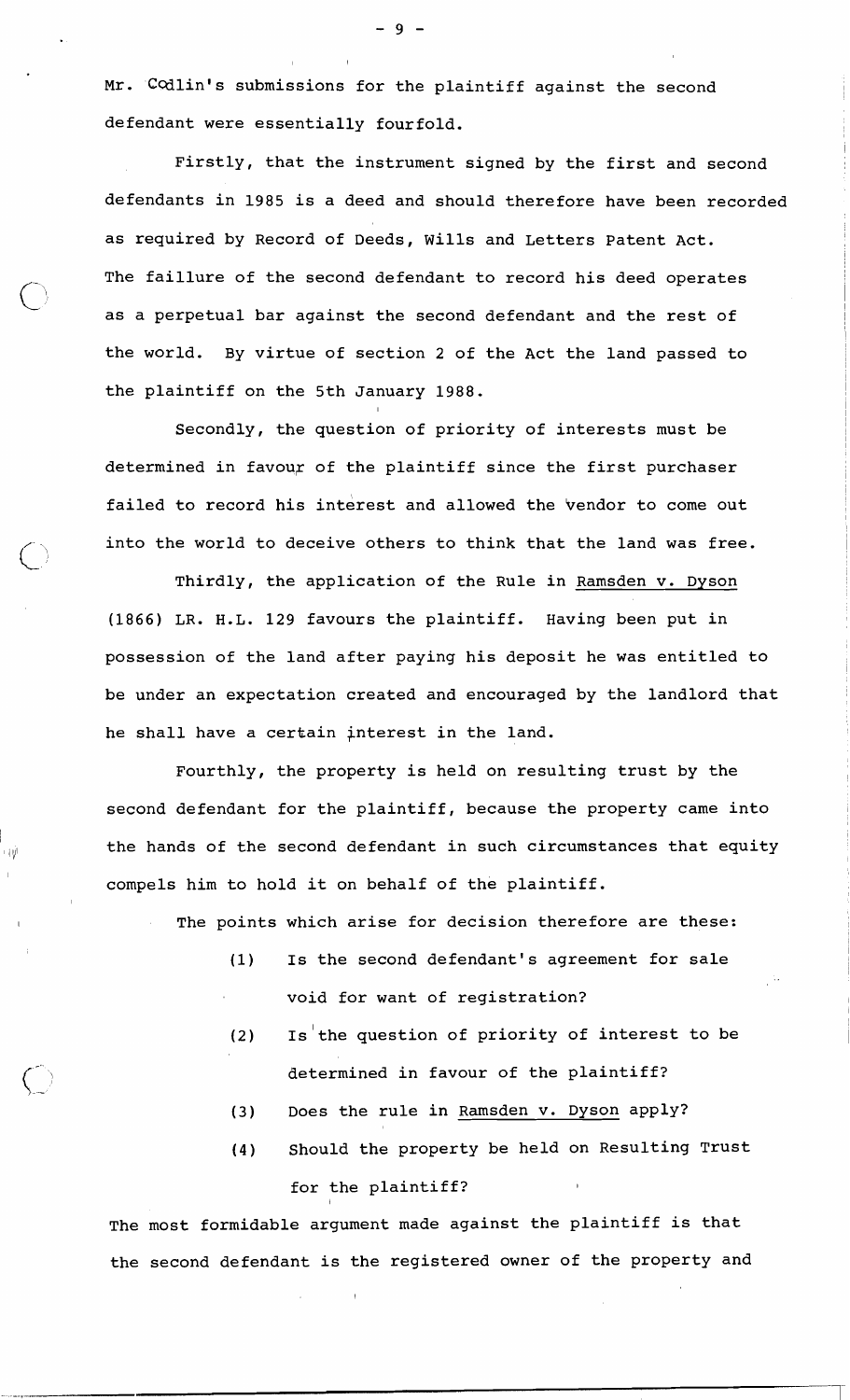enjoys indefeasibility of title under the Registration of Titles Act. Mr. Vassell, Counsel for the second defendant submitted with much force and clarity that Sections 68, 70 and 191 of the Registration of Titles Act and the interpretation of those sections adopted by the Court of Appeal in Nunes & Appleton Hall Limited v. Williams eta1 (1985) 22 JLR 348 support that view. He further submits that no fraud has been alleged or proven and none in fact could be alleged since the second defendant's title resulted from the exercise of the power of the Court under Section 158 of the Registration of Titles Act and is supported by judgments of the Supreme Court, the Court of Appeal and to an extent the Privy Council.

I accept these submissions by Mr. Vassell on the indefeasibility of the registered title of the second defendant and its immunity from attack by adverse claimants and on this ground alone the plaintiff's claim for the land against the second defendant fails.

Registration of interests in Unreqistered Land

I now turn to the first issue in the case which concerns the Records of Deeds, Wills and Letters Patent Act. Section 6 of the Act states as un $\stackrel{\rightharpoonup}{\mathsf{der}}:$   $\dot{\phantom{x}}$ 

> "6. All and every deed or deeds which shall be made or executed within this Island for any lands, tenements, or hereditaments whatsoever shall be duly proved or acknowledged, and recorded, within ninety days after the date or dates of such deed or deeds, otherwise to stand void and of no effect against all other purchasers or mortgagees bonafide for valuable consideration of the said lands, tenements or hereditaments, who shall duly prove and record their deeds within the time prescribed by this Act from the dates of their respective deeds."

Since the lands were unregistered the provisions of the Registration of Titles Act enabling the lodging of caveat were not available to the second defendant at any time between the time he acquired his interest in 1985 and when the plaintiff acquired its interest in 1988. The arguments advanced by the plaintiff to the effect that the Records of Deeds, wills and Patent Act required that

I

計開

 $-10 -$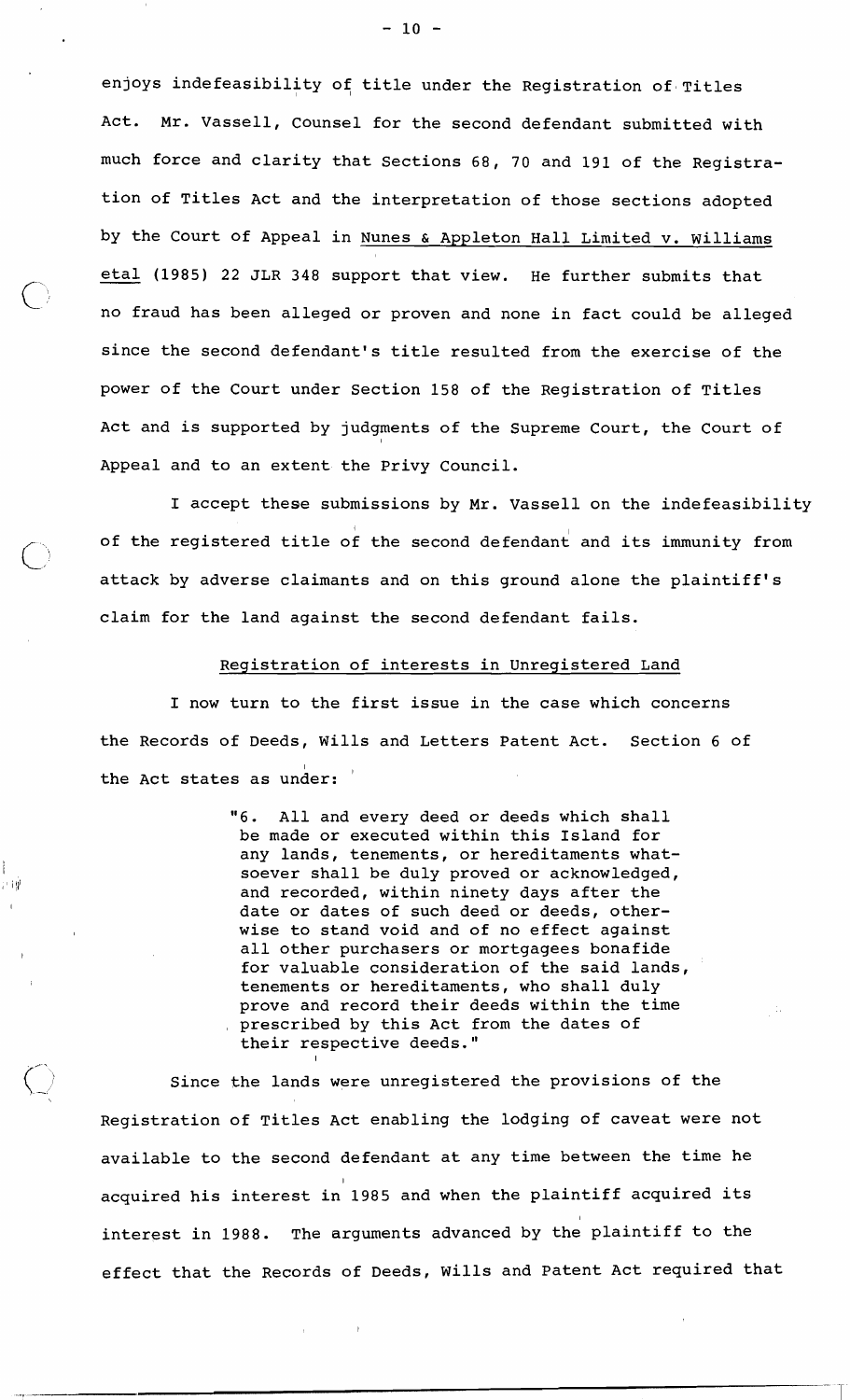the Agreement for Sale should be registered is misconceived. The Act requires the registration of a conveyance passing the legal estate in unregistered land. It does not deal with registering some lesser equitable interest or lodging a caution in relation to such interest. Section 2 of the Act provides that deeds recorded within three months after execution is valid to pass freehold without livery, seisin attornment or any other act or ceremony.

In my view the relevant instrument is not a deed and therefore the section has no dpplication to the instant case.

Priority of competing unregistered equitable interests

The maxim, "where the equities are equal the first in time prevails", is used to describe the regulation of competing unregistered equitable interests in property. Where both interests in land are equitable, the primary rule is that priority depends upon the order in which the equitable interests were created. However, the basic rule of order of creation can be supplanted by an equitable interest later in time if the holder of the prior equitable interest by his act or omission has contributed to a belief in the holder of the subsequent equitable interest, when he acquired his interest, that no outstanding equitable interests were in existence.

I

In Lynch v. O'Keefe (1930) St. R.Q.D. 74 the Learned Judge observed that priority between equitable interests under the Torrens I System was to be determined by the general principles of equity jurisprudence. The burden was accordingly on the person whose interest was later in time to show something tangible and distinct to displace an equitable title prior in time.

The question then seems to be: Had the second defendant when the plaintiff acquired his equitable interest, taken, or failed to take, all reasonable steps to prevent the plaintiff from dealing with the land without notice of the second defendant's equitable interest?

 $-11 -$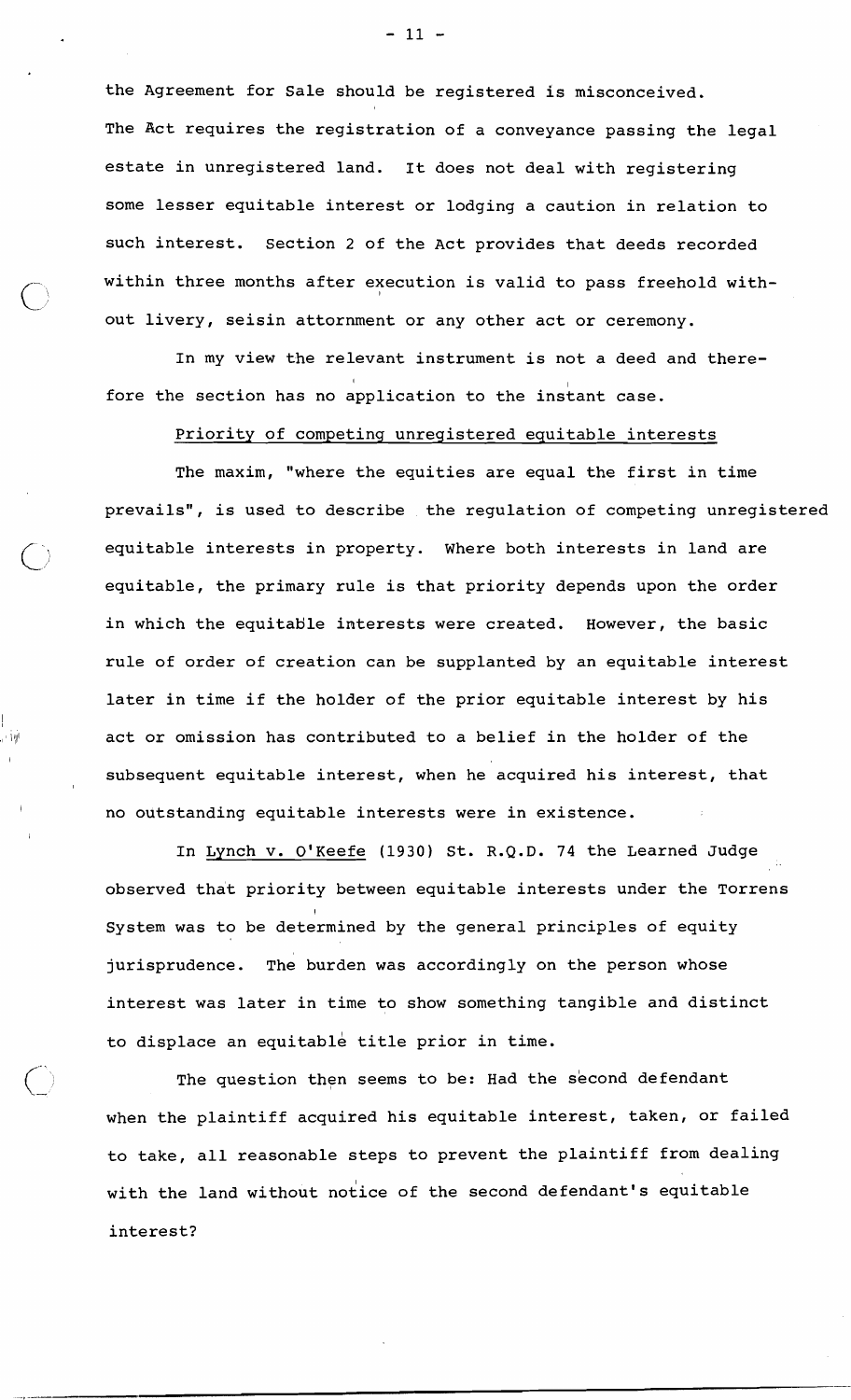In the absence of a Land Charges Register to which I made reference in a previous judgment: Broadway Import & Export Limited v. Levy & Life of Jamaica Suit C.L. B81/93 delivered March 1, 1996 that an order to postpone a prior incumbrance it was necessary to show: (1) that there was some conduct amounting to a breach of duty to a subsequent purchaser and (2) that the purchaser was induced to act to his prejudice by the conduct.

 $\bigcirc$ 

 $\cdot$  ' i )/' .

In my judgment and in light of my findings of fact there is no act or default bf the prior equitable owner such as to make it I I inequitable as between himself and the subsequent equitable owner that he should not retain his initial priority. Accordingly the second defendant's priority cannot be displaced by the plaintiff's subsequent equitable interest.

## Proprietary Estoppel

The obiter dictum of Lord Kingsdown in Ramsden v. Dyson  $\mathbf{I}$  is a set  $\mathbf{I}$ (1866) LR 1 H.L. 129 which is concerned with cases where a person expends money or acts to his detriment in relation to land in the mistaken belief that it belongs to him and the true owner being aware of the mistake deliberately refrains from correcting the mistake. This latter aspect of the rule is an exception to the rule that if a person spends money on the property of another he does not acquire an interest in it.

Acquiescence pnd encouragement are the factors forming the basis of the doctrine of proprietory estoppel.

In the case of Dillwyn v. Llewellyn (1862) 4 De **GF** & J 517 a father made an ineffective gift of land to his son. The son with I the father's knowledge and approval then spent some h14000 erecting a bungalow on the land. On his father's death, the son was held entitled to a conveyance of the land.

In Wilmott v. Barber (1880) 15 CL D96 Fry J. Went further and listed a number of technical requirements usually referred to as the five probanda for what is now known as proprietory estoppel. They can be summarised as follows:

 $-12 -$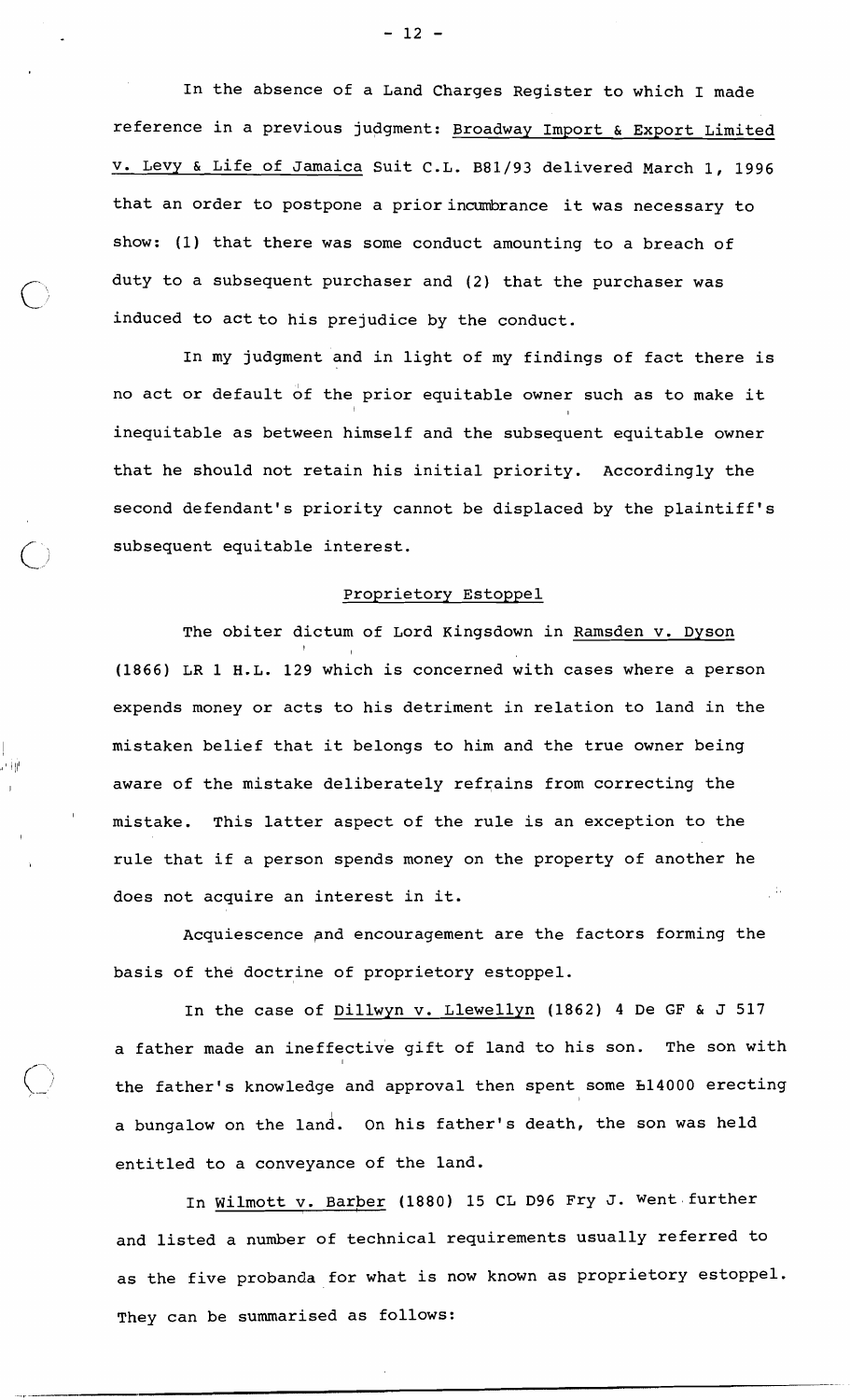- (i) "A must have spent money or in some other way acted to his detriment under a mistaken belief
- (ii) A's mistaken belief must be that he already owned or was certain to acquire some sufficient interest in B's land to justify the expenditure.
- (iii) B must have known of both the expenditure and the mistaken belief
	- (iv) B must have done nothing to disabuse A of his mistaken belief i.e. encouraged it or acquiesced in it."

In more recent times the protection has been extended to cases where the encouraged belief related to a future right when a species of constructive trust might arise. In Re Basham (1987) 1 ALL ER 405 the encouraged belief was that the plaintiff would inherit a house.

In Inwards v. Baker (1965) 1 ALL ER 446 a son wished to build himself a bungalow but found the price of land beyond his means.  $\dot{W}$  is father who owned land in the district said, "Why don't you build a bungalow on my land and make it a bit bigger? As a result the son built a bungalow on his father's land, in the belief that he would be allowed to remain there for his lifetime or as long as he wished. dn these facts the Court held that the son was entitled to have his occupation protected by equity, for as long as he desired to remain in occupation.

> The persons estopped in those cases and against whom the reliefs were granted were the owners of land who themselves encouraged the expenditure. None of the cases deal with a third party such as Robinson being estopped. The submission of Mr. Codlin about the equity running with the land into the hands of Robinson is misconceived.

> In the decision of the Privy Council in A.G. of Hong Kong v. Humpherys Estate (Queens Gardens) Limited (1987) 2 ALL ER 387 Lord Templeman delivering the judgment of the Board considered the authorities on estoppel from Ramsden v. Dyson (supra) to Taylor Fashions Limited v. Liverpool Victoria Trustee Company Limited (1981) 1 ALL ER 897 and held that for A to claim an estoppel against B there had to be an acting by A to his detriment (ii) a creation or encouragement of a belief or expectation by B and (iii) a reliance on that by A.

 $-13 -$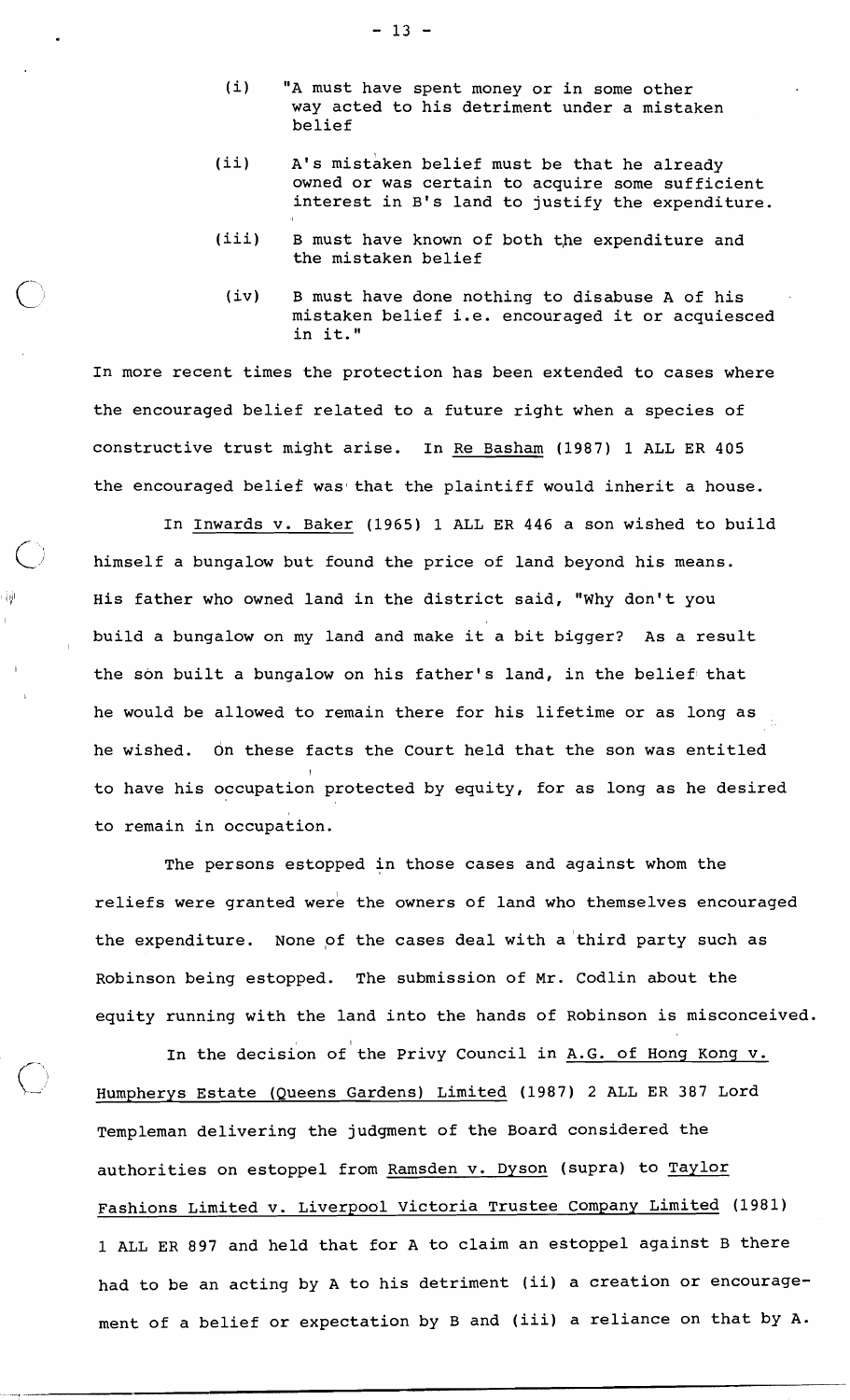In more modern times there is a tendency to unify the cases under the doctrine of unconscionability requiring the claimant to prove three essential elements of assurance, reliance and detriment to found a cause of action under the doctrine.

It is demonstrably clear that at least 2 of these elements I were not shown by the plaintiff.

While there may be an enrichment received by the second defendant by subtraction from the plaintiff, there is an obvious failure on the part of the plaintiff to show that the second defendant has committed a wrong against the plaintiff as a result of which he the second defendant has made a gain. There is no credible evidence on two of the matters required to establish the claim. I Indeed, Mr. Codlin has on several occasions in his submissions to the Court stated categorically that he is not placing any blame at the feet of Mr. Robinson whether for misrepresentation or fraud. All he was saying is that Mr. Robinson could have taken steps to ensure that Dr. White was notified of his interest. In my view Robinson has discharged that burden.

A requirement of the plaintiff to show a reason why the second defendant's receipt of the benefit of the coffee plantation was unjust is not an invitation to the plaintiff to appeal to the judge's subjective sense of justice. The Judge is not given a judicial discretion to do whatever notions of what is fair and just might dictate. What is crucial is an identification by the plaintiff of some evidence which grounds the claim. The unsolicited expenditure of money by the plaintiff upon the land does not by itself create in favour of the plaintiff any rights in or against the land or any personal right against the second defendant on the ground of injust enrichment or otherwise.

> Should the property be held on Resulting Trust for the plaintiff?

In Gissing v. Gissing **(1970) 3** WLR 255 Lord Diplock said inter alia:

 $-14 -$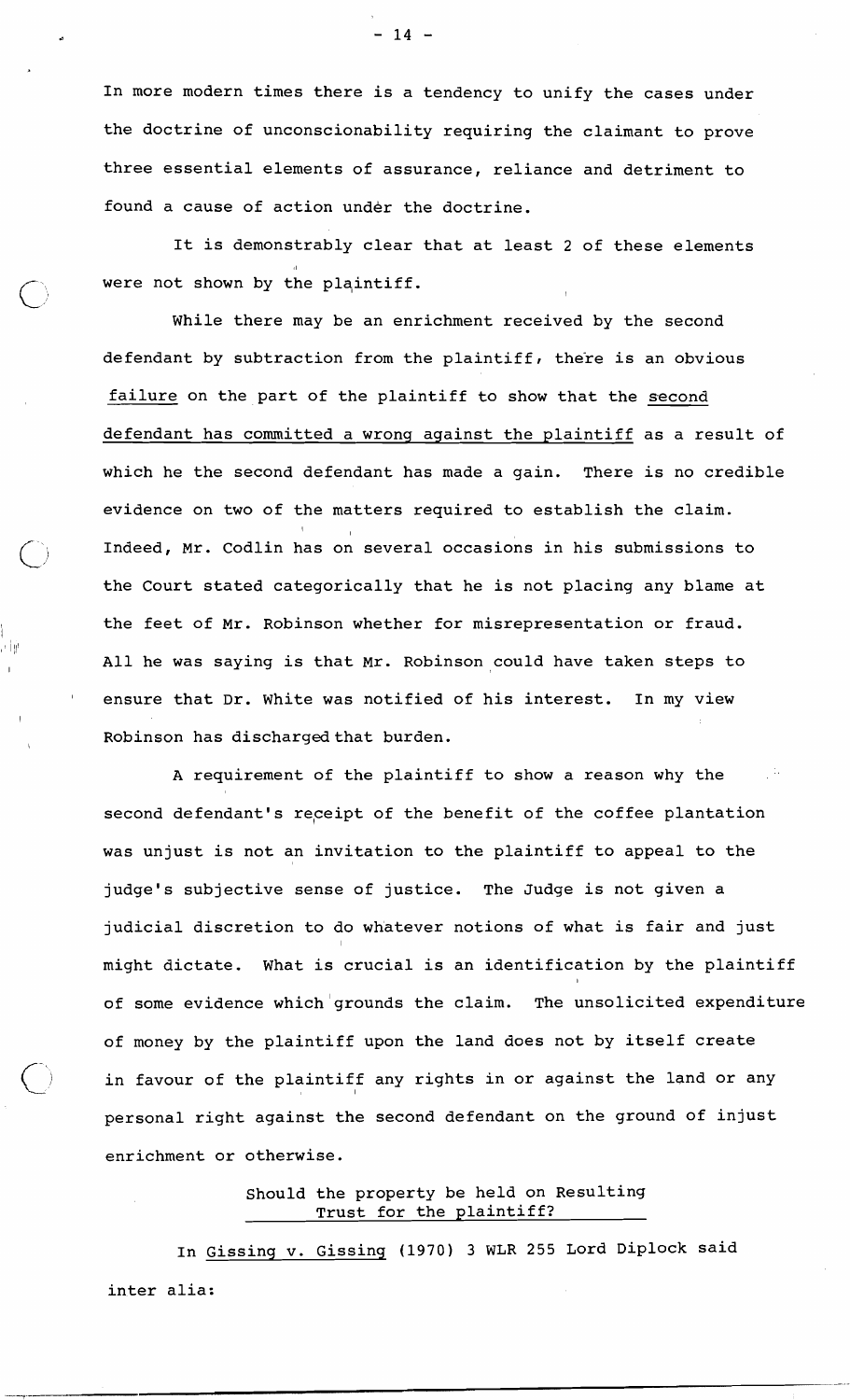" A resulting, implied or constructive trust - and it is I I not necessary for present purposes to distinguish between these three class of trust  $-$  is created by a transaction between the trustee and the cestui que trust in connection with the acquisition by the trustee of a legal estate of land, whenever the trustee has so conducted himself that it would be inequitable to allow him to deny to the cestui que trust a beneficial interest in the land acquired. And he will be held so to have conducted himself if by his words or conduct he has induced the cestui que trust to act to his own detriment in the reasonable belief that by so acting he was acquiring a beneficial interest in the land."

In so far as a resulting trust is concerned, no relationship has been alleged or proven between the plaintiff and the second defendant from which a resulting trust or indeed any trust could be said to arise. The plaintiff is a rival claimant who sets up I only his rival claim and nothing else against the second defendant.

I

I

Additionally, the imposition of a resulting implied or constructive trust cannot be justified for the following reasons:

- 1. The plaintiff has an unassailable right to a judgment against the first defendant for all the damages of loss which it has suffered.
- 2. The second defendant had been deprived of I developing the property which he bought in 1985 from the first defendant.
- **3.** The plaintiff acted most imprudently, and precipitately in laying out vast sums on the land when all he had was a letter of possession to unregistered lands.
- 4. The plaintiff has not shown that he would not have planted the coffee on the lands had he been aware of the previous purchaser. (emphasis supplied)

 $-15 -$